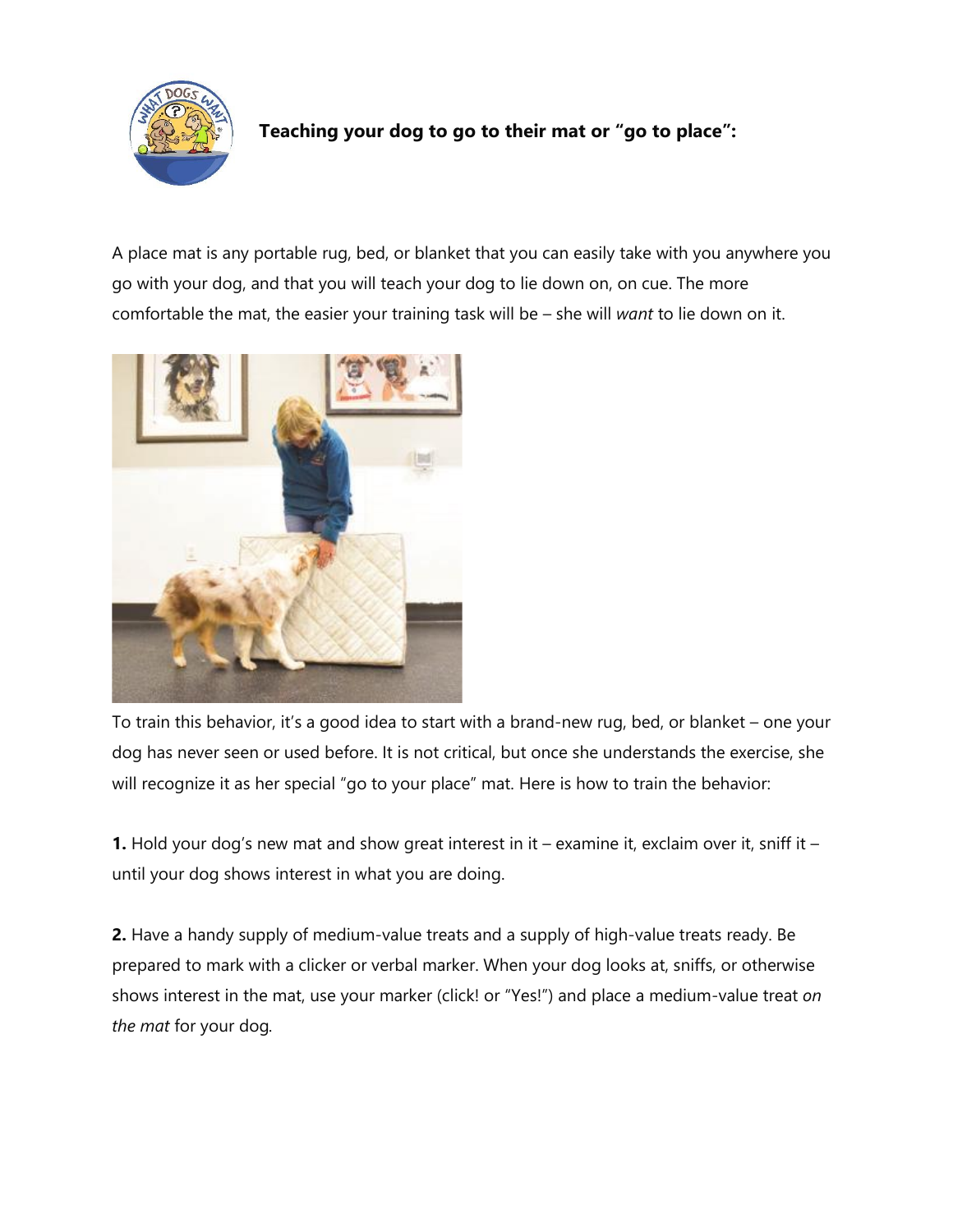

*"Shaping" encourages your dog to offer lots of different behaviors. You're going to reinforce increasingly closer and closer approximations of the behavior you really want.*

**3.** Continue to mark for any mat-related behaviors that your dog offers – except for grabbing it! – placing a medium-value treat on the mat each time you mark.

**4.** If you have used shaping in your training before and your dog is shaping-savvy, she is likely to quickly start offering a variety of behaviors. If she offers any on-the-mat behaviors (let's call them OTMBs for short), use your marker and put a medium-value treat on the mat. But if she offers to lie down on the mat, use your marker and give her a high-value treat on the mat. Any other offered OTMBs continue to get medium-value treats.



*At first, use a marker (such as the click of a clicker or a verbal "Yes!") when your dog interacts with the mat in any way; then quickly deliver a medium-value treat on the mat.*

**5.** If your dog is not savvy about shaping, continue to mark any OTMBs, but occasionally, randomly use your "Down" cue to ask her to lay down on the mat. When she does, mark and give her a high-value treat.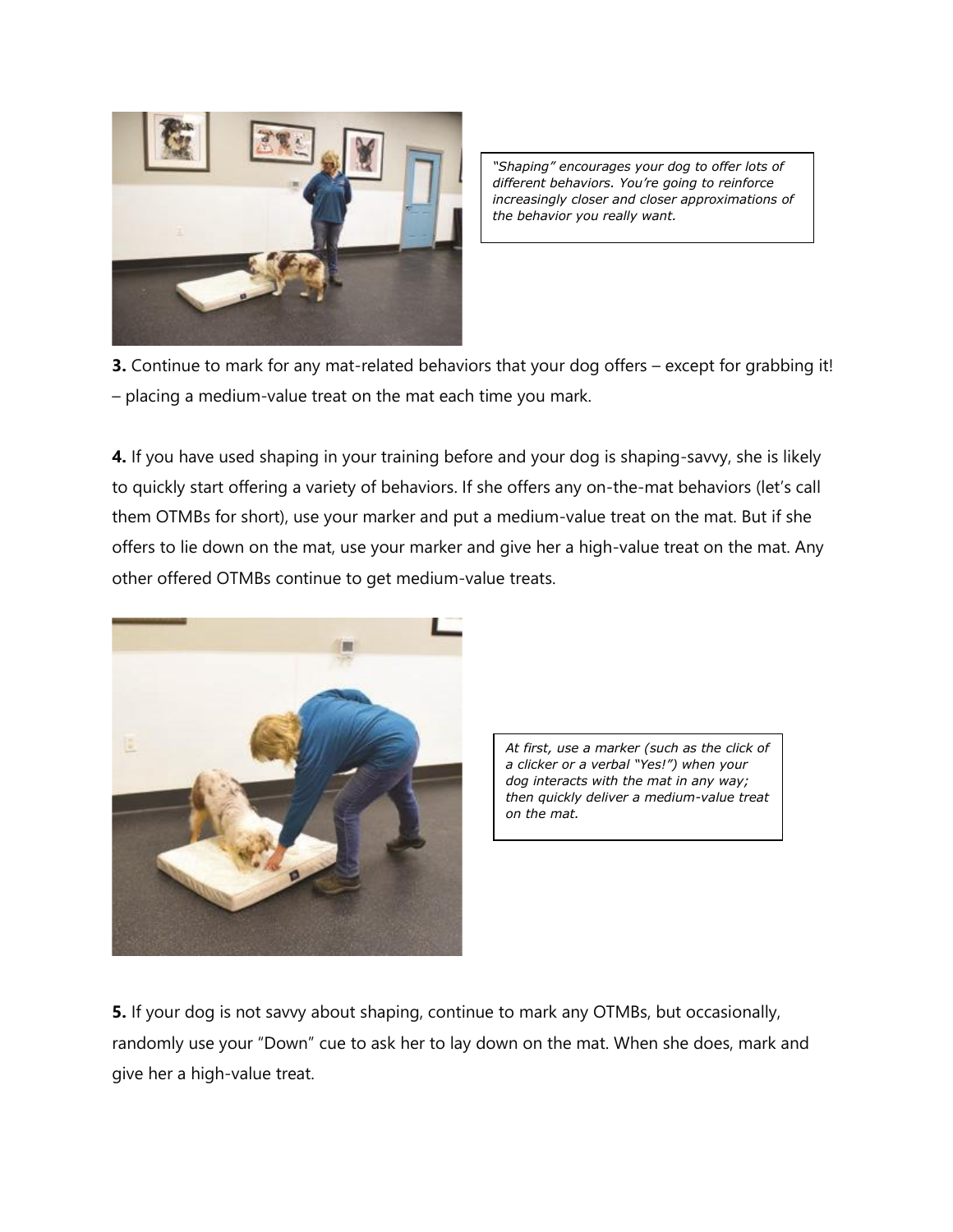**6.** After you have given her a cue, marked it, and given her a treat for a half-dozen or so Downs interspersed with her other offered behaviors, pause for several seconds; see if she chooses to *offer* you a down when she doesn't get marked for any other behavior. If she does, mark and feed her several high-value treats. Jackpot! If she doesn't, go back to marking any OTMBs, interspersing random downs. Deliver a medium-treat for other behaviors and a high-value treats for downs.



**7.** Repeat steps 6 and 7 until your dog begins offering downs during your pauses. Your dog is learning that any on-the-mat behavior is rewardable, but downs get the better rewards. She should soon begin offering only downs on the mat, even though other behaviors will still be getting medium rewards.

**8.** Now give your dog a release cue, move a few steps away from the mat, and invite your dog to follow you. When she does, stand quietly and ignore her – no marking, treating or praising. Most dogs will return to the mat to prompt you for more marks and treats. If your dog steps on to the mat, start marking and treating, again, using medium-value treats for any behavior and high-value treats for downs. Do not hold out for downs! At this juncture, you are reinforcing her for returning to the mat. Downs are great if they happen but remember to reward *any* OTMBs.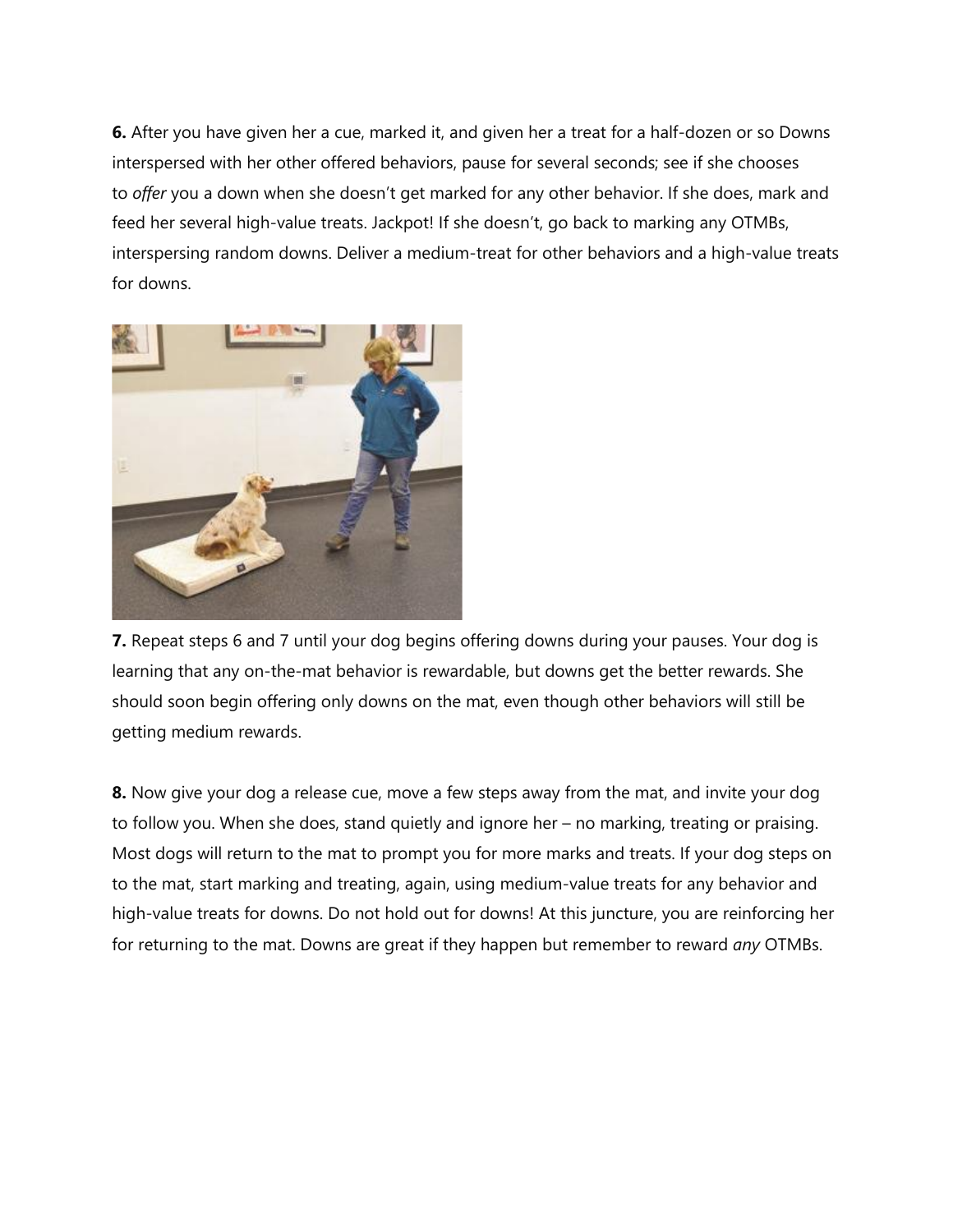

Minnie eagerly complies with a verbal cue for "down." Click and high-value treat! After a few cued downs and more highvalue treats, Minnie gets it: "down" pays better!

**9.** Repeat step 8 numerous times. Each time you give a release cue and step away from the mat, go a step or two farther away. You are teaching your dog to go to her mat from greater distances. By now she is likely returning to the mat and immediately lying down. If she is not, go back to occasionally, randomly holding out for downs. Remember, only the downs get highvalue treats.

**10.** When your dog is consistent about quickly returning and lying down on the mat each time, you can start adding duration for the down-on-mat behavior. Increase the amount of time in small increments – just a few seconds at a time.

If at any time your dog gets off the mat before you give your release cue, pick up the mat and ignore her for a minute, then place the mat down and try again. If she gets up several times in a row, you have increased duration too quickly – go back to a shorter duration and work your way up again.

**11.** When your dog will go to her mat and lie quietly on it for an extended period of time, you can add your cue. Use whatever cue you like – perhaps just the word "Place!" Practice sending her to her "Place" from increasingly longer distances, and eventually from anywhere in the house.